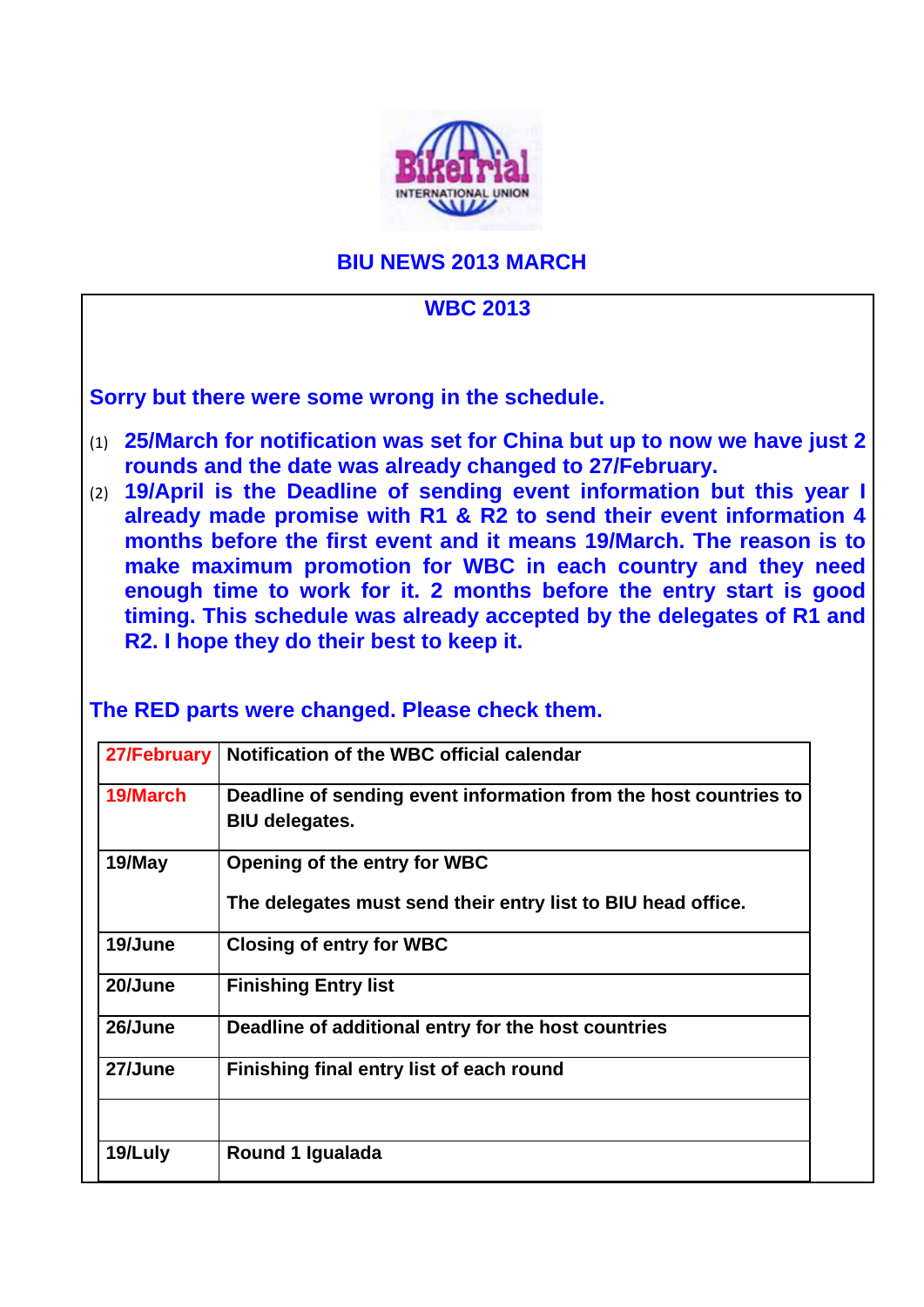|         | <b>Competition of Group B &amp; C. Opening ceremony</b>        |  |
|---------|----------------------------------------------------------------|--|
| 20/July | Round 1 Igualada                                               |  |
|         | <b>Competition of Group A. Awarding &amp; closing ceremony</b> |  |
|         |                                                                |  |
| 27/Luly | <b>Round 2 (final) Blansko</b>                                 |  |
|         | <b>Competition of Group B &amp; C. Opening ceremony</b>        |  |
| 28/July | <b>Round 2 (final) Blansko</b>                                 |  |
|         | <b>Competition of Group A. Awarding &amp; closing ceremony</b> |  |

# **No. 005 dated 14/03/2013**

#### **RESPONCE**

## **I got 3 mails from Indonesia , China and Italy as follows.**

**Dear Hiro,** 

**Very glad to read from you again.** 

**I hope the best for all and for China WBC.** 

**Thanks for the working schedule, I will tell to the riders.** 

**Hiro, if you don't mind I would like to know delegates list and biketrial interested people.** 

**Thanks in advance.** 

**Sincerely yours,** 

**Yosnison Maretsa** 

**Dear Hiro**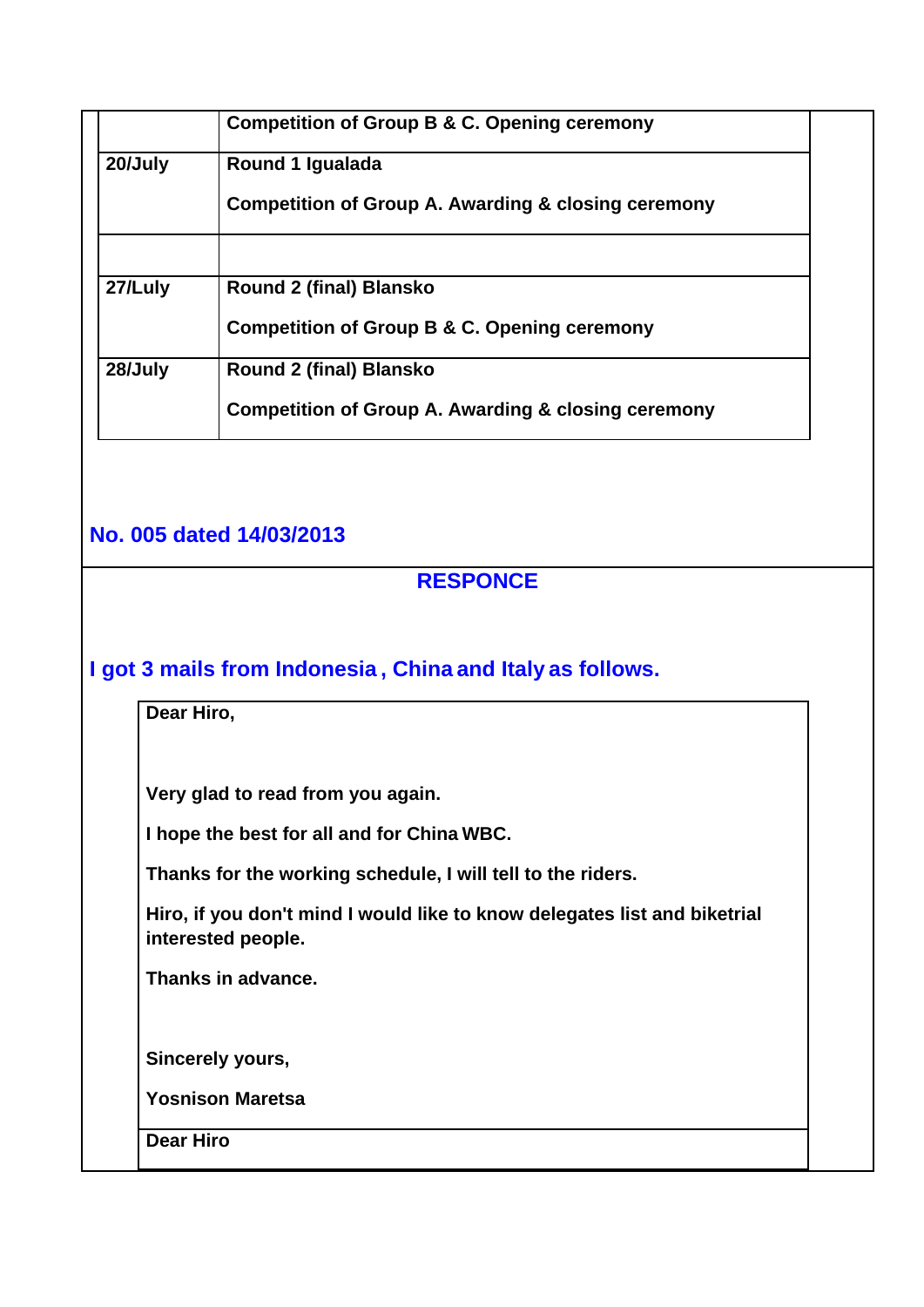**Thanks for the news.** 

**I have already informed the China National Sports Group to notice the time. If no result till 19/April, we will make WBMC or WBC nest year.** 

**Best Regards** 

**Jason** 

**Dear Jason,** 

**We already notified the event calendar on the BIU web site. 19/March is the new deadline for sending event information from the host countries of WBC. This thing is very important to know. And in the case of you found the possibility to make WBC in China for this year, The BIU presidium will make the decision for that. Please accept this process. Of course I am expecting to get good news from you for WBC or WBMC. Good luck!** 

**Sincerely yours,** 

**Hiro** 

**Dear Hiro,** 

**thank you very much for the information.** 

**Slovenia :** 

**I confirm, in our BIU Delegate List we don't have Slovenia .** 

**I am ready to help Ms. Maria to introduce new Slovenia Delegation in BIU. This is very good news !** 

**Thank you very much to Ms. Maria and welcome to this new group.** 

**BIU News:**